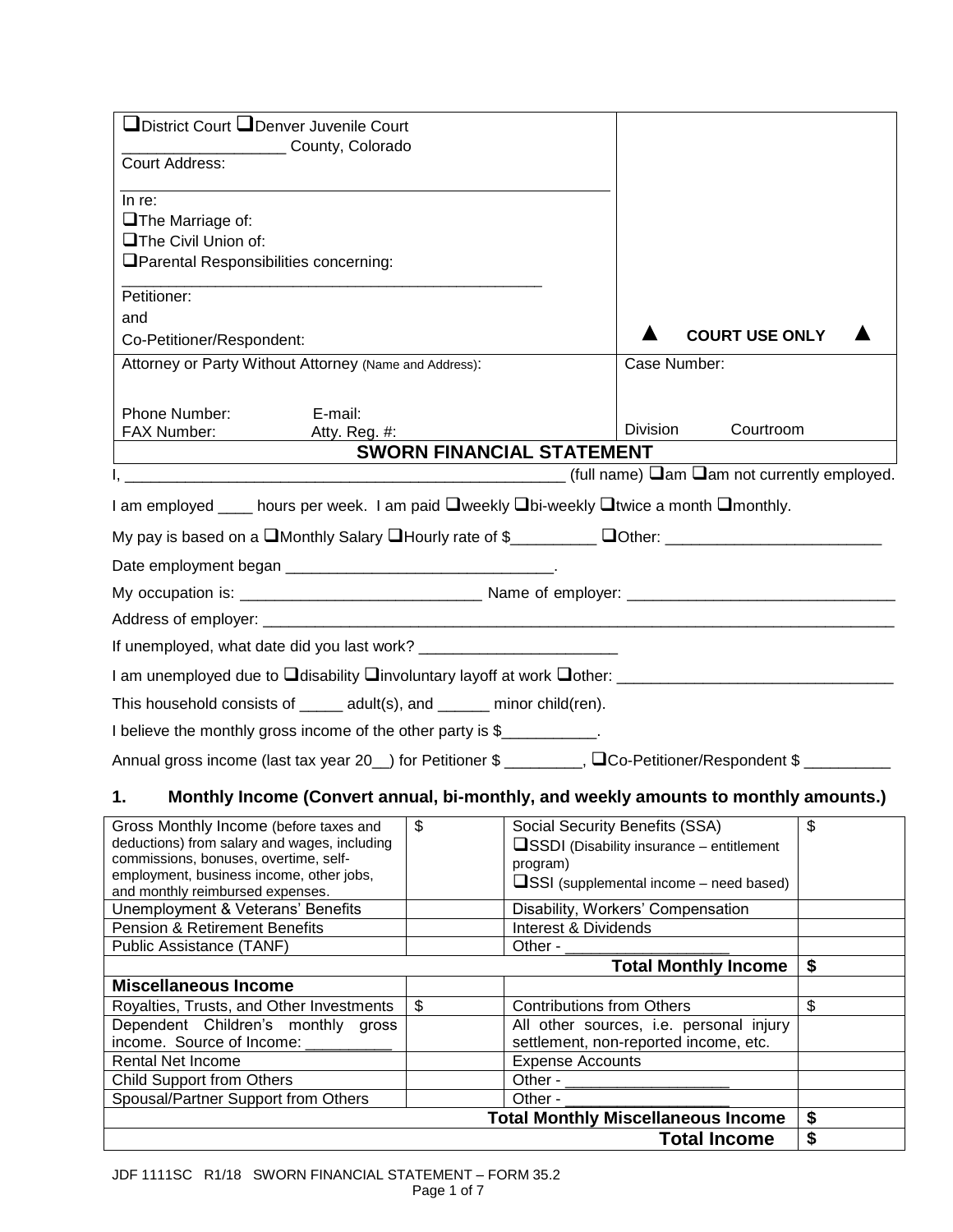# **2. Monthly Deductions (Mandatory and Voluntary)**

| <b>Mandatory Deductions</b>                          | <b>Cost Per</b><br><b>Month</b> |                                               | <b>Cost Per</b><br><b>Month</b> |
|------------------------------------------------------|---------------------------------|-----------------------------------------------|---------------------------------|
| Federal Income Tax                                   | S                               | State/Local Income Tax                        | \$                              |
| <b>PERA/Civil Service</b>                            |                                 | <b>Social Security Tax</b>                    |                                 |
| Medicare Tax                                         |                                 | Other -                                       |                                 |
|                                                      |                                 | <b>Total Mandatory Deductions</b>             | \$                              |
| <b>Voluntary Deductions</b>                          | <b>Cost Per</b><br>Month        |                                               | <b>Cost Per</b><br>Month        |
| Life and Disability Insurance                        | \$                              | Stocks/Bonds                                  | \$                              |
| Health, Dental, Vision Insurance Premium             |                                 | <b>Retirement &amp; Deferred Compensation</b> |                                 |
| Total number of people covered on Plan $\rightarrow$ |                                 |                                               |                                 |
| Child Care (deducted from salary)                    |                                 | Other - $\_\_$                                |                                 |
| Flex Benefit Cafeteria Plan                          |                                 | Other -                                       |                                 |
|                                                      |                                 | <b>Total Voluntary Deductions</b>             | \$                              |
|                                                      |                                 | <b>Total Monthly Deductions</b>               | \$                              |

# **3. Monthly Expenses**

#### **Note: List regular monthly expenses below that you pay on an on-going basis and that are not identified in the deductions above.**

#### **A. Housing**

|                                          | <b>Cost Per</b><br><b>Month</b> |                               | <b>Cost Per</b><br><b>Month</b> |
|------------------------------------------|---------------------------------|-------------------------------|---------------------------------|
| 1 <sup>st</sup> Mortgage                 |                                 | 2 <sup>nd</sup> Mortgage      |                                 |
| Insurance (Home/Rental) & Property       |                                 | Condo/Homeowner's/Maintenance |                                 |
| Taxes (not included in mortgage payment) |                                 | Fees                          |                                 |
| Rent                                     |                                 | Other -                       |                                 |
|                                          |                                 | <b>Total Housing</b>          |                                 |

### **B. Utilities and Miscellaneous Housing Services**

|                                                           | <b>Cost Per</b><br><b>Month</b> |                                                                           | <b>Cost Per</b><br><b>Month</b> |  |
|-----------------------------------------------------------|---------------------------------|---------------------------------------------------------------------------|---------------------------------|--|
| <b>Gas &amp; Electricity</b>                              |                                 | Water, Sewer, Trash Removal                                               |                                 |  |
| Telephone (local, long distance, cellular &<br>pager)     |                                 | Property Care (Lawn, snow<br>removal,<br>cleaning, security system, etc.) |                                 |  |
| Internet Provider, Cable & Satellite TV                   |                                 | Other -                                                                   |                                 |  |
| <b>Total Utilities and Miscellaneous Housing Services</b> |                                 |                                                                           |                                 |  |

#### **C. Food & Supplies**

|                      | <b>Cost Per</b><br><b>Month</b> |                                  | <b>Cost Per</b><br><b>Month</b> |
|----------------------|---------------------------------|----------------------------------|---------------------------------|
| Groceries & Supplies |                                 | Dining Out                       | ה.                              |
|                      |                                 | <b>Total Food &amp; Supplies</b> | '\$                             |

# **D. Health Care Costs (Co-pays, Premiums, etc.)**

|                                    | <b>Cost Per</b><br><b>Month</b> |                          | <b>Cost Per</b><br><b>Month</b> |
|------------------------------------|---------------------------------|--------------------------|---------------------------------|
| Doctor & Vision Care               |                                 | Dentist and Orthodontist |                                 |
| Medicine & RX Drugs                |                                 | Therapist                |                                 |
| Premiums (if not paid by employer) |                                 | Other -                  |                                 |
|                                    |                                 | <b>Total Health Care</b> |                                 |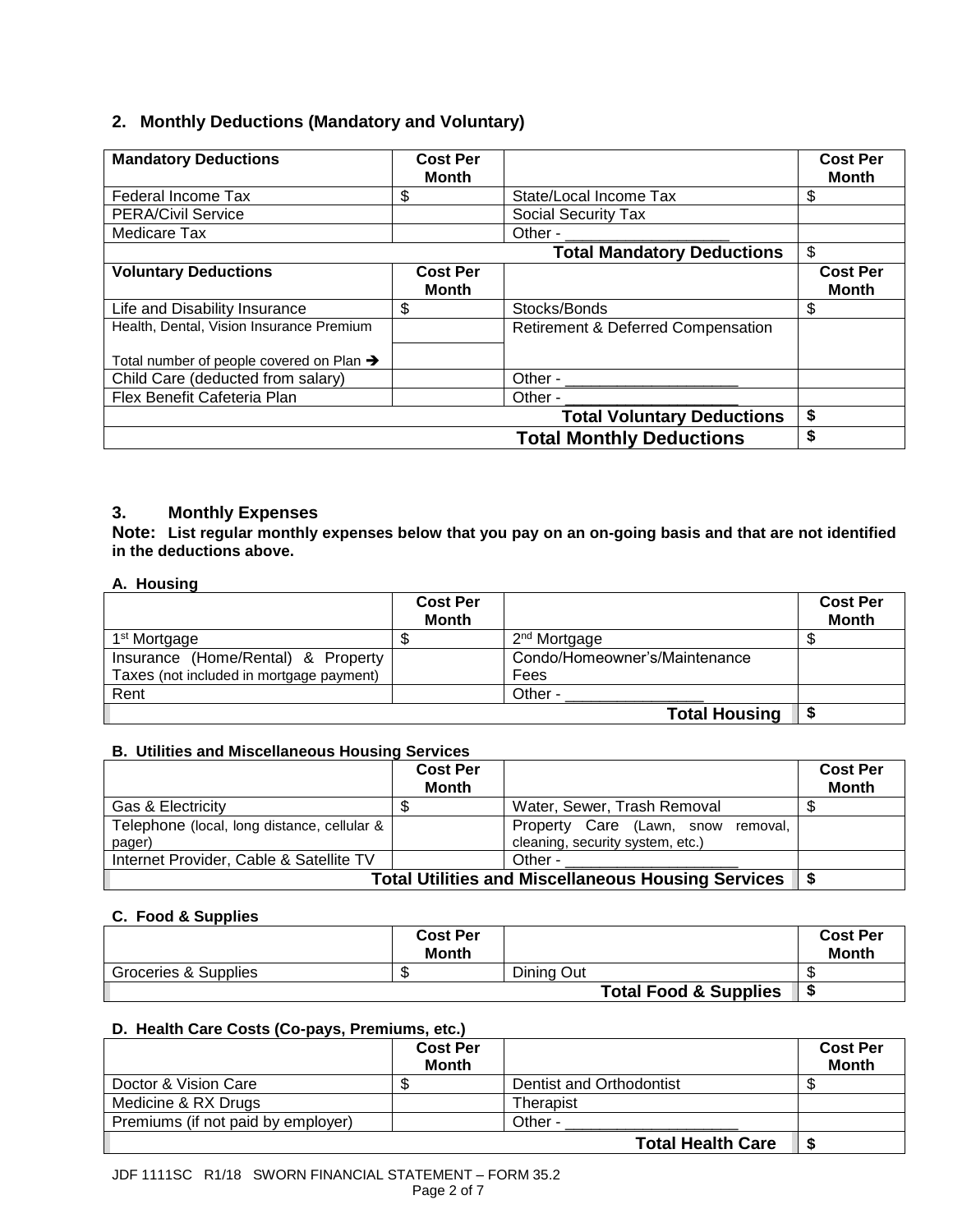## **E. Transportation & Recreation Vehicles (Motorcycles, Motor Homes, Boats, ATV, Snowmobiles, etc.)**

|                                | <b>Cost Per</b><br><b>Month</b> |                                       | <b>Cost Per</b><br><b>Month</b> |
|--------------------------------|---------------------------------|---------------------------------------|---------------------------------|
| <b>Primary Vehicle Payment</b> |                                 | <b>Other Vehicle Payments</b>         |                                 |
| Fuel, Parking, and Maintenance |                                 | Insurance & Registration/Tax Payments |                                 |
|                                |                                 | (yearly amount(s) $\div$ 12)          |                                 |
| <b>Bus &amp; Commuter Fees</b> |                                 | Other -                               |                                 |
|                                |                                 | <b>Total Transportation</b>           |                                 |

#### **F. Children's Expenses and Activities**

|                                               | <b>Cost Per</b><br><b>Month</b> |                                    | <b>Cost Per</b><br><b>Month</b> |
|-----------------------------------------------|---------------------------------|------------------------------------|---------------------------------|
|                                               |                                 |                                    |                                 |
| Clothing & Shoes                              |                                 | Child Care                         |                                 |
| Extraordinary Expenses i.e. Special           |                                 | Misc. Expenses, i.e. Tutor, Books, |                                 |
| Needs, etc.                                   |                                 | Activities, Fees, Lunch, etc.      |                                 |
| Tuition                                       |                                 | Other -                            |                                 |
| Total Children's Expenses and Activities   \$ |                                 |                                    |                                 |

## **G. Education for you - Please identify status: Full-time student Part-time student**

|                                      | <b>Cost Per</b><br><b>Month</b> |         |                        | <b>Cost Per</b><br><b>Month</b> |
|--------------------------------------|---------------------------------|---------|------------------------|---------------------------------|
| Tuition, Books, Supplies, Fees, etc. |                                 | Other - |                        |                                 |
|                                      |                                 |         | <b>Total Education</b> | ⊕                               |

#### **H. Maintenance (Spousal/Partner Support) & Child Support (that you pay)**

|                      | <b>Cost Per</b> |                                            | <b>Cost Per</b> |
|----------------------|-----------------|--------------------------------------------|-----------------|
|                      | <b>Month</b>    |                                            | <b>Month</b>    |
| Maintenance          |                 | <b>Child Support</b>                       |                 |
| <b>□</b> This family |                 | $\Box$ This family                         |                 |
| $\Box$ Other family  |                 | $\Box$ Other family                        |                 |
|                      |                 | <b>Total Maintenance and Child Support</b> |                 |

### **I. Miscellaneous (Please list on-going expenses not covered in the sections above)**

|                          | <b>Cost Per</b><br>Month |                                              | <b>Cost Per</b><br><b>Month</b> |
|--------------------------|--------------------------|----------------------------------------------|---------------------------------|
| Recreation/Entertainment |                          | Personal Care (Hair, Nail, Clothing, etc.)   | \$                              |
| Legal/Accounting Fees    |                          | Subscriptions (Newspapers, Magazines, etc.)  |                                 |
| Charity/Worship          |                          | Movie & Video Rentals                        |                                 |
| Vacation/Travel/Hobbies  |                          | Investments (Not part of payroll deductions) |                                 |
| Membership/Clubs         |                          | Home Furnishings                             |                                 |
| Pets/Pet Care            |                          | Sports Events/Participation                  |                                 |
| Other -                  |                          | Other -                                      |                                 |
| Other -                  |                          | Other -                                      |                                 |
| Other -                  |                          | Other -                                      |                                 |
| Other -                  |                          | Other -                                      |                                 |
|                          |                          | <b>Total Miscellaneous</b>                   | \$                              |

 **Total Monthly Expenses (Totals from A – I) \$**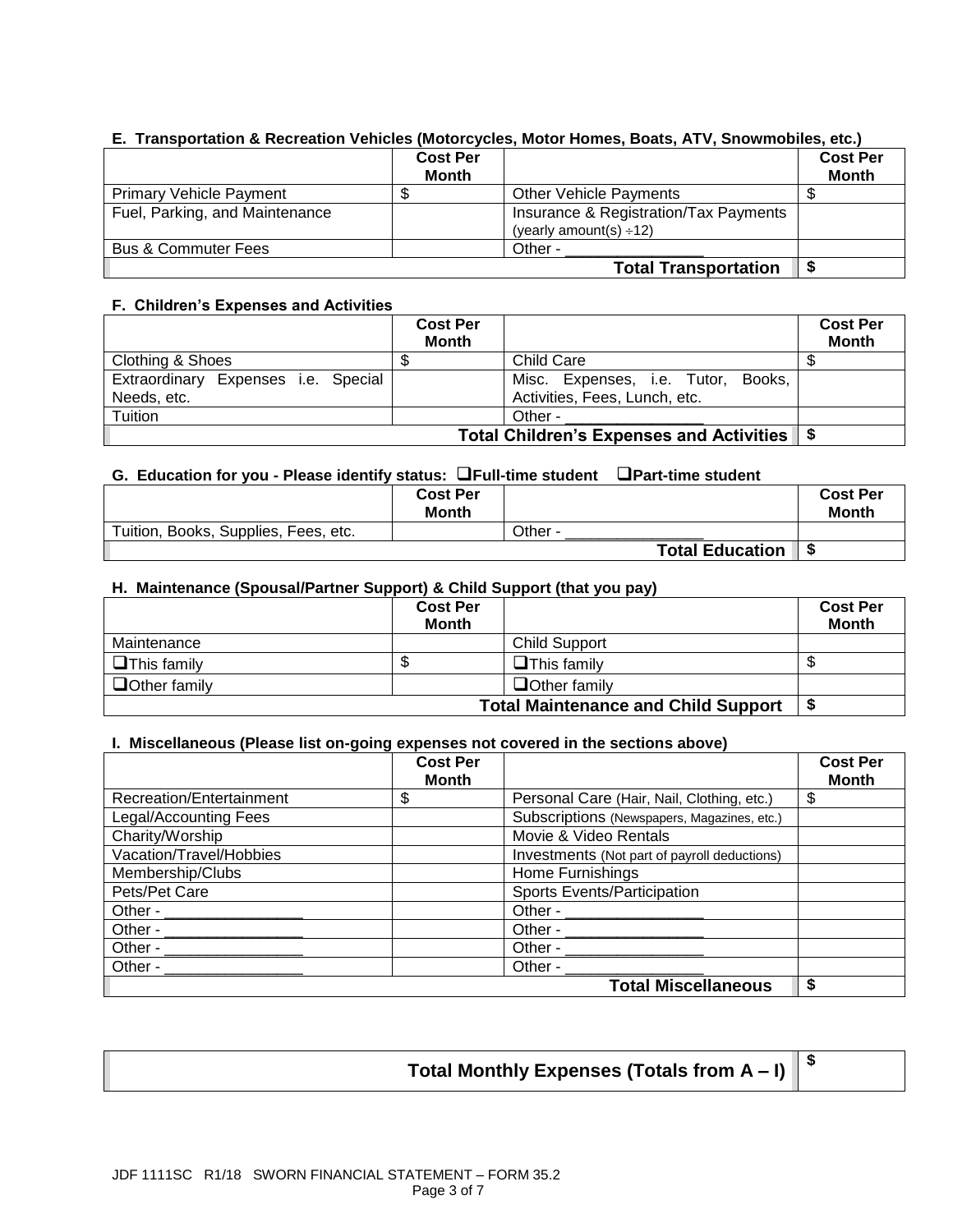# **4. Debts (unsecured)**

List unsecured debts such as credit cards, store charge accounts, loans from family members, back taxes owed to the I.R.S., etc. **Do not** list debts that are liens against your property, such as mortgages and car loans, because that payment is already listed as an expense above, and the total of the debt is shown elsewhere as a deduction from value where that asset is listed, such as under Real Estate or Motor Vehicles.

| For name on account, "P" = Petitioner, "C/R" = Co-Petitioner or Respondent, "J" = Joint. |  |  |  |  |  |  |  |  |
|------------------------------------------------------------------------------------------|--|--|--|--|--|--|--|--|
|------------------------------------------------------------------------------------------|--|--|--|--|--|--|--|--|

| <b>Name of Creditor</b> | <b>Account</b><br><b>Number</b><br>(last 4-<br>digits<br>only) | P      | C/R    | J      | Date of<br><b>Balance</b> | <b>Balance</b> | <b>Minimum</b><br><b>Monthly</b><br><b>Payment</b><br>Required | <b>Reason for</b><br><b>Which Debt</b><br>was Incurred                    |
|-------------------------|----------------------------------------------------------------|--------|--------|--------|---------------------------|----------------|----------------------------------------------------------------|---------------------------------------------------------------------------|
|                         |                                                                | ❏      | $\Box$ | $\Box$ |                           | \$             | \$                                                             |                                                                           |
|                         |                                                                | $\Box$ | ❏      | $\Box$ |                           |                |                                                                |                                                                           |
|                         |                                                                | ❏      | ❏      | $\Box$ |                           |                |                                                                |                                                                           |
|                         |                                                                | ❏      | $\Box$ | $\Box$ |                           |                |                                                                |                                                                           |
|                         |                                                                | $\Box$ | $\Box$ | $\Box$ |                           |                |                                                                |                                                                           |
|                         |                                                                | ❏      | ❏      | $\Box$ |                           |                |                                                                |                                                                           |
|                         |                                                                | ❏      | $\Box$ | $\Box$ |                           |                |                                                                |                                                                           |
|                         |                                                                | ❏      | $\Box$ | $\Box$ |                           |                |                                                                |                                                                           |
|                         |                                                                | ❏      | $\Box$ | $\Box$ |                           |                |                                                                |                                                                           |
|                         |                                                                | $\Box$ | ❏      | $\Box$ |                           |                |                                                                |                                                                           |
|                         |                                                                | ❏      | ❏      | $\Box$ |                           |                |                                                                |                                                                           |
|                         |                                                                | ❏      | $\Box$ | $\Box$ |                           |                |                                                                |                                                                           |
|                         |                                                                | ❏      | $\Box$ | $\Box$ |                           |                |                                                                |                                                                           |
|                         |                                                                | $\Box$ | $\Box$ | $\Box$ |                           |                |                                                                |                                                                           |
|                         |                                                                | $\Box$ | $\Box$ | $\Box$ |                           |                |                                                                |                                                                           |
|                         | <b>Unsecured Debt Balance</b>                                  |        |        |        |                           |                | \$                                                             | $\rightarrow$ Total<br><b>Minimum</b><br><b>Monthly</b><br><b>Payment</b> |

# **SWORN FINANCIAL STATEMENT SUMMARY (INCOME/EXPENSES)**

| <b>Total Income</b> (from Page 1)                                      |                               | А |
|------------------------------------------------------------------------|-------------------------------|---|
| <b>Total Monthly Deductions (from Page 2)</b>                          |                               | в |
| Total Monthly Net Income (A minus B)                                   |                               |   |
| <b>Total Monthly Expenses</b> (from Page 3)                            |                               |   |
| Total Minimum Monthly Payment Required - Debts Unsecured (from Page 4) | $\mathbb{S}$ and $\mathbb{S}$ | D |
| Total Monthly Expenses and Payments (C plus D)                         |                               |   |

**Net Excess or Shortfall (Monthly Net Income less Monthly Expenses and Payments) (+/-) \$ \_\_\_\_\_\_\_\_\_\_\_\_\_\_**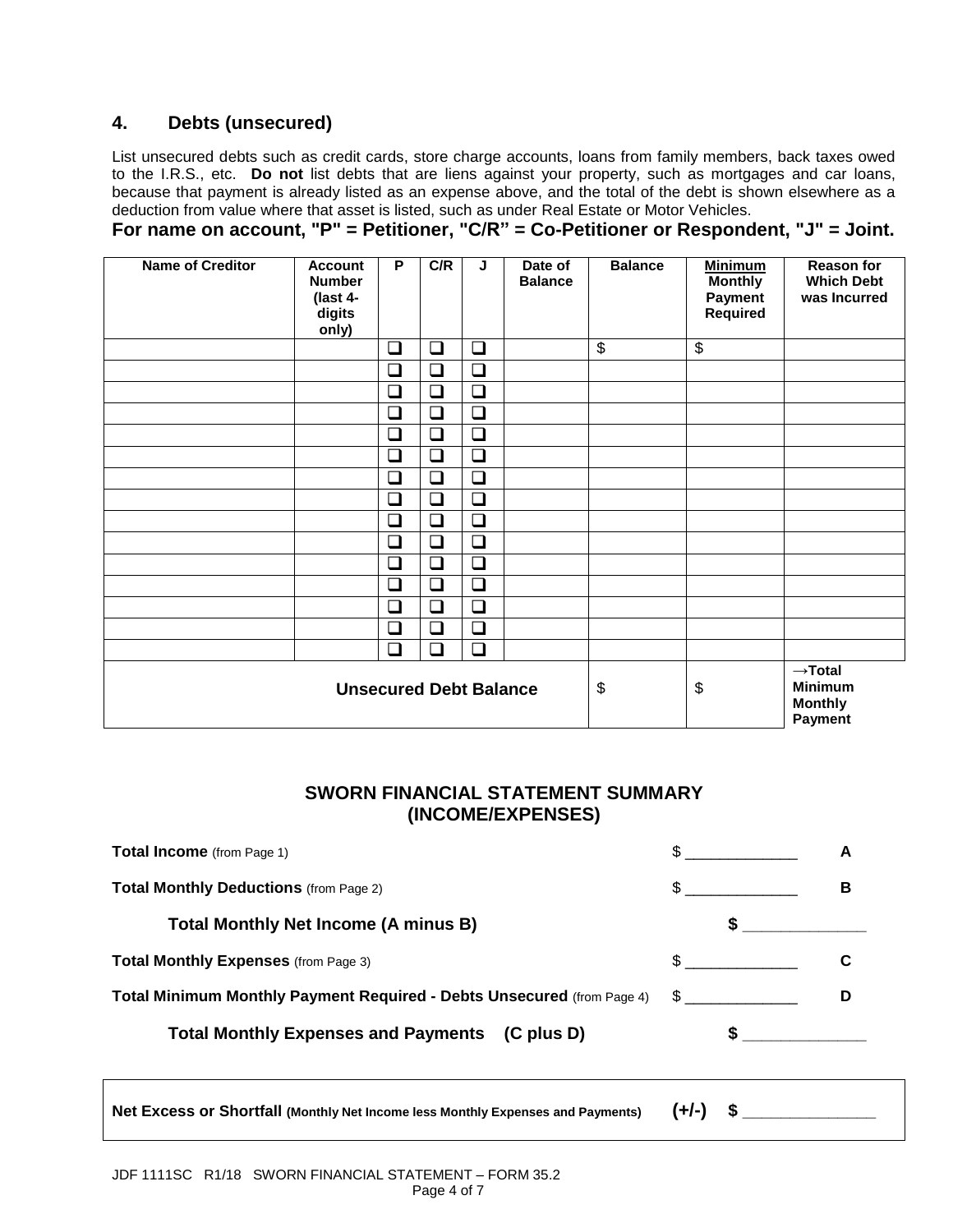# **5. Assets**

**You MUST disclose all assets correctly. By indicating "None", you are stating affirmatively that you or the other party, do not have assets in that category. Please attach additional copies of pages 5 & 6 to identify your assets, if necessary.**

*If the parties are married or partners in a civil union,* check under the heading Joint (J) all assets acquired during the marriage/civil union but not by gift or inheritance. Under the headings of Petitioner (P) or Co-Petitioner/Respondent (C/R), check assets owned before this marriage/civil union and assets acquired by gift or inheritance.

*If the parties were NEVER married* **to each other** *or are using this form to modify child support*, list all of each party's assets under the headings of Petitioner (P) or Co-Petitioner/Respondent (C/R).

# **"P" = Petitioner, "C/R" = Co-Petitioner or Respondent, "J" = Joint.**

| A. Real Estate (Address or Property<br><b>Description and Name of Creditor/ Lender)</b><br><b>ONone</b> | D | C/R   | J | <b>Estimated</b><br>Value as of<br>Today<br>Value = what you<br>could sell it for<br>in its current<br>condition. | <b>Amount</b><br>Owed | <b>Net</b><br><b>Value/Equity</b><br>(Value minus<br>amount<br>owed) |
|---------------------------------------------------------------------------------------------------------|---|-------|---|-------------------------------------------------------------------------------------------------------------------|-----------------------|----------------------------------------------------------------------|
|                                                                                                         |   |       |   |                                                                                                                   |                       |                                                                      |
|                                                                                                         |   | ⊔     |   |                                                                                                                   |                       |                                                                      |
|                                                                                                         |   |       |   |                                                                                                                   |                       |                                                                      |
|                                                                                                         |   | Total |   | ጥ                                                                                                                 |                       |                                                                      |

| <b>B. Motor Vehicles &amp; Recreation</b><br>Vehicles Including Motorcycles, ATV's,<br>Boats, etc.) (Year, Make, Model) (Name of<br>Creditor/Lender)<br>$\square$ None | D | C/R | J     | <b>Estimated</b><br>Value as of<br>Today<br>Value = what you<br>could sell it for<br>in its current<br>condition. | Amount<br>Owed | <b>Net</b><br><b>Value/Equity</b><br>(Value minus<br>amount<br>owed) |
|------------------------------------------------------------------------------------------------------------------------------------------------------------------------|---|-----|-------|-------------------------------------------------------------------------------------------------------------------|----------------|----------------------------------------------------------------------|
|                                                                                                                                                                        |   | ⊔   |       |                                                                                                                   |                |                                                                      |
|                                                                                                                                                                        |   |     |       |                                                                                                                   |                |                                                                      |
|                                                                                                                                                                        |   | ⊔   |       |                                                                                                                   |                |                                                                      |
|                                                                                                                                                                        |   |     |       |                                                                                                                   |                |                                                                      |
|                                                                                                                                                                        |   |     | Total |                                                                                                                   | \$             |                                                                      |

| C. Cash on Hand, Bank, Checking,<br>Savings, or Health Accounts (Name of<br><b>Bank or Financial Institution)</b><br>$\square$ None | п | C/R | J | Type of<br><b>Account</b> | Account #<br>(last 4-digits<br>only) | <b>Balance as</b><br>of Today |
|-------------------------------------------------------------------------------------------------------------------------------------|---|-----|---|---------------------------|--------------------------------------|-------------------------------|
|                                                                                                                                     |   |     |   |                           |                                      | œ<br>ъ                        |
|                                                                                                                                     |   |     |   |                           |                                      |                               |
|                                                                                                                                     |   |     |   |                           |                                      |                               |
|                                                                                                                                     |   |     |   |                           |                                      |                               |
|                                                                                                                                     |   |     |   |                           | Total                                |                               |

| D. Life Insurance<br>(Name of Company/Beneficiary)<br>$\square$ None | C/R | Type of<br><b>Policy</b> | <b>Face Amount</b><br>of Policy | <b>Cash Value</b><br>today |
|----------------------------------------------------------------------|-----|--------------------------|---------------------------------|----------------------------|
|                                                                      |     |                          |                                 | мD                         |
|                                                                      |     |                          |                                 |                            |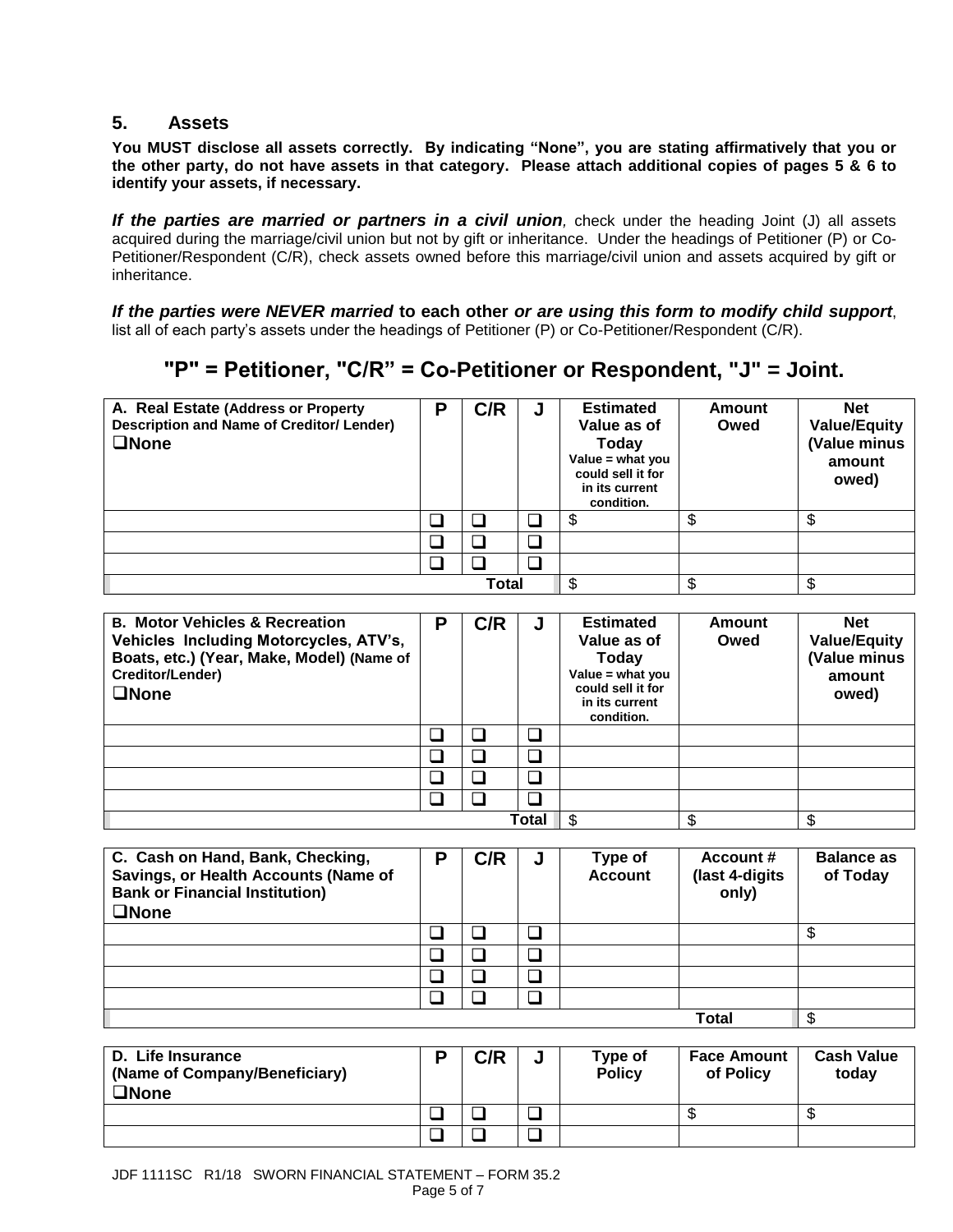|  | __ |       |      |  |
|--|----|-------|------|--|
|  |    | ⊺otai | . 13 |  |

| E. Furniture, Household Goods, and<br>Other Personal Property, i.e. Jewelry,                                   | Р                           | C/R                      | J |   |     | <b>Current Possession Held by</b> | <b>Estimated</b><br>Value as of                                                  |
|----------------------------------------------------------------------------------------------------------------|-----------------------------|--------------------------|---|---|-----|-----------------------------------|----------------------------------------------------------------------------------|
| Antiques, Collectibles, Artwork, Power<br>Tools, etc. Identify Items and report in<br>total.<br>$\square$ None |                             |                          |   | Р | C/R |                                   | Today<br>Value = $what$<br>you could sell it<br>for in its current<br>condition. |
|                                                                                                                | $\overline{\phantom{a}}$    | $\overline{\phantom{0}}$ |   |   |     |                                   | \$                                                                               |
|                                                                                                                | $\overline{\phantom{a}}$    | $\mathbf{I}$             |   |   |     |                                   |                                                                                  |
|                                                                                                                | $\overline{\phantom{a}}$    | $\Box$                   |   |   |     |                                   |                                                                                  |
|                                                                                                                | $\mathcal{L}_{\mathcal{A}}$ | $\sim$                   |   |   |     |                                   |                                                                                  |
|                                                                                                                | $\mathcal{L}_{\mathcal{A}}$ | $\overline{\phantom{0}}$ |   |   |     |                                   |                                                                                  |
|                                                                                                                |                             |                          |   |   |     | Total                             | \$                                                                               |

| F. Stocks, Bonds, Mutual Funds, Securities & Investment Accounts<br>□None □If owned please attach JDF 1111-SS. | Total        |  |
|----------------------------------------------------------------------------------------------------------------|--------------|--|
| G. Pension, Profit Sharing, or Retirement Funds<br>□None □If owned please attach JDF 1111-SS.                  | <b>Total</b> |  |

## **H. Miscellaneous Assets None If you own any of the assets identified below, please check the appropriate box and attach JDF 1111-SS to report the value.**

| □Business Interests           | □Stock Options              | Money/Loans owed to you         | $\Box$ IRS Refunds due to you    |
|-------------------------------|-----------------------------|---------------------------------|----------------------------------|
| <b>QCountry Club &amp;</b>    | Livestock, Crops,           | $\Box$ Pending lawsuit or claim | Accrued Paid Leave (sick,        |
| <b>Other Memberships</b>      | Farm Equipment              | by you                          | vacation, personal)              |
| $\Box$ Oil and Gas Rights     | $\Box$ Vacation Club Points | □Safety Deposit Box/Vault       | <b>UTrust Beneficiary</b>        |
| <b>O</b> Frequent Flyer Miles | <b>Education Accounts</b>   | <b>Health Savings Accounts</b>  | <b>OMineral and Water Rights</b> |
| $\Box$ Other -                | $\Box$ Other -              | $\Box$ Other -                  | $\Box$ Other -                   |
|                               |                             |                                 |                                  |

 **Total** \$

| <b>Separate Property</b>                                               |              |  |
|------------------------------------------------------------------------|--------------|--|
| □None □If owned please attach JDF 1111-SS to identify the property and | <b>Total</b> |  |
| to report the value.                                                   |              |  |

# **Total Value/Balance of All Assets (A – I) \$**

 $\Box$  By checking this box, I am acknowledging I am filling in the blanks and not changing anything else on the form.

 $\Box$  By checking this box, I am acknowledging that I have made a change to the original content of this form.

I understand that if the information I have provided changes or needs to be updated before a final decree or order is issued by the Court, that I have a duty to provide the correct or updated information.

JDF 1111SC R1/18 SWORN FINANCIAL STATEMENT – FORM 35.2 I understand that if I have omitted or misstated any material information, intentionally or not, the Court will have the power to enter orders to address those matters, including the power to punish me for any statements made with the intent to defraud or mislead the Court or the other party.